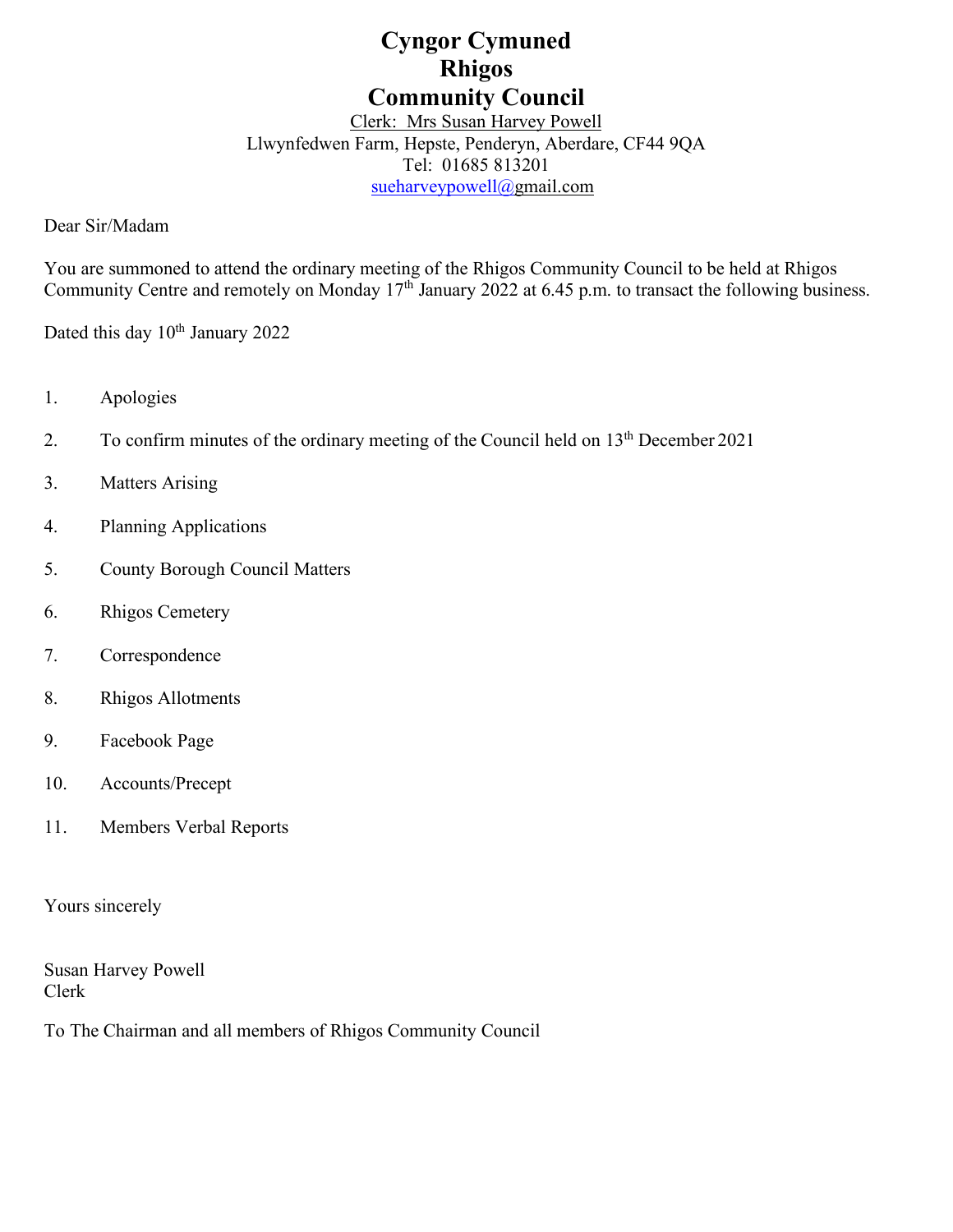# **Rhigos Community Council**

Minutes of the ordinary meeting of Rhigos Community Council held at Rhigos Community Centre and remotely on Monday 13<sup>th</sup> December 2021 at 6.45 p.m.

Present: Cllrs. P Oliver, H Wagner, M Evans, M Smith, S Maull, G Thomas, O Morgan. D Burford

Apologies: Cllr. C Hopes

**2021/102 Minutes**

It was resolved to confirm Minutes of the Ordinary Meeting of the Council held on 13<sup>th</sup> December 2021

# **2021/103 Declaration of Interest**

None recorded

# **2021/104 Matters Arising**

- a. Bike Track Cwm Hwnt nothing to report
- b. Land at Hirwaun Roundabout Mrs Powell has a meeting with our solicitor tomorrow.
- c. Old Parish Road nothing to report.
- d. Dangerous trees on Rhigos Road nothing to report.
- e. Enviroparks Planning Application nothing to report.
- f. New seat in the playground Cllr. Evans presented some photos, it was agreed to order the bench
- g. Christmas Tree the tree is now up in the village
- h. Christmas competition completed and judged
- i. Period poverty Cllr. Oliver has not yet spoken to Hirwaun and Penderyn Community Council

# **2021/105 Planning**

It was resolved to note:

- a. Single storey extension and detached garage Tan y Bryn, Heol y Bryn
- b. Change of use of approved garage/office to 2 bedroom holiday let Gwrangon Isaf Farm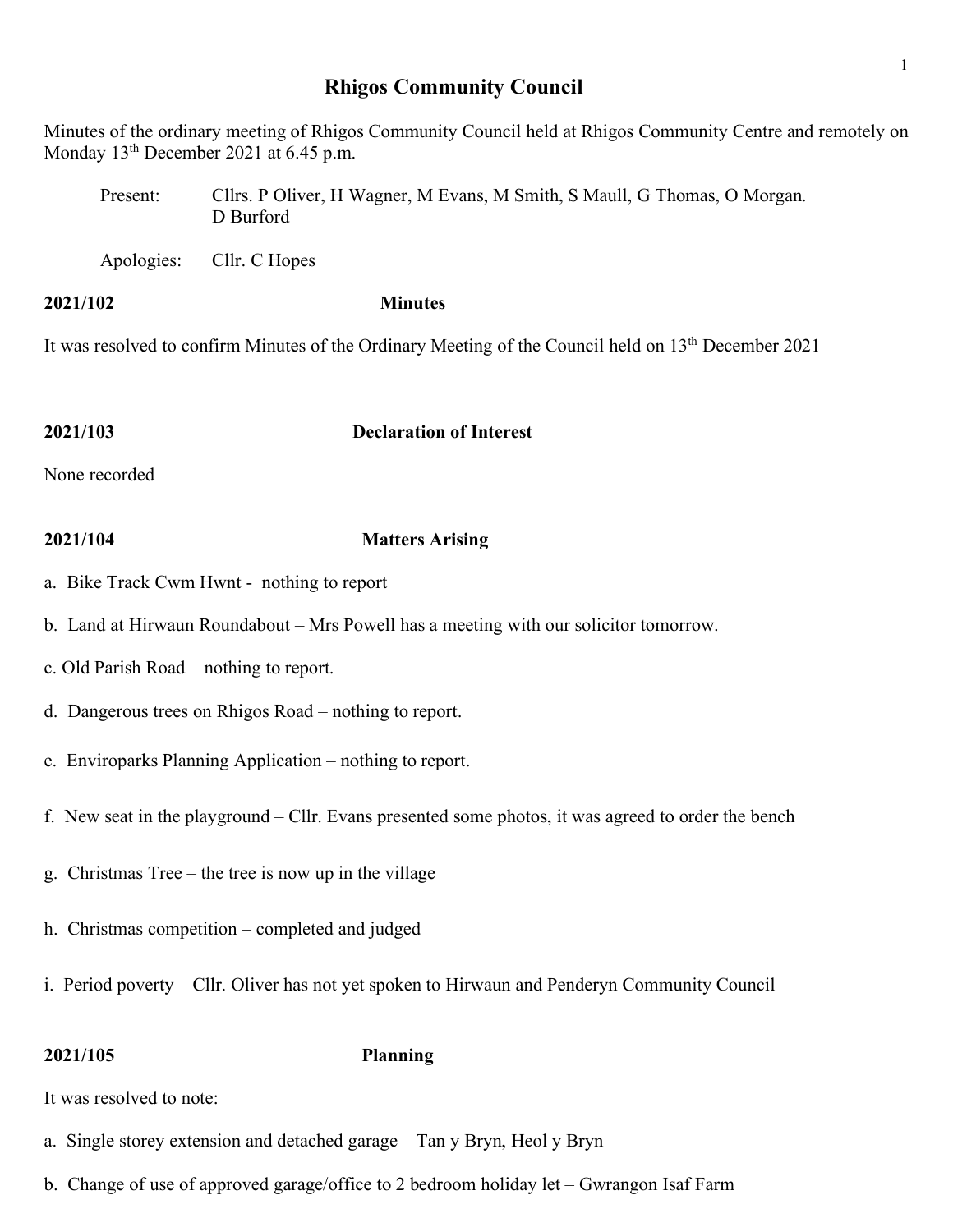c. Single storey rear extension – 1 Police Houses, Heol y Graig.

# **2021/106 County Borough Council Matters**

It was resolved that the following complaints be passed on to Councillor G Thomas for his attention.

- a. The drains on the Glynneath bank need cleaning.
- b. A chest of drawers has been dumped on the parish road.
- c. There are no white lines or cats eyes on the road from Hirwaun to Rhigos
- d. Can the pavements and grass verges around the village be cleaned
- e. The road from Penywaun cottage to Hendre Fawr is breaking up.
- f. Vehicles are speeding over the speed bumps in the village.
- g. Are bollards being placed in Cwrt Twyn Rhyd.
- h. A car is constantly being parked in the bus stop on the main road near Heol Y Graig which is causing poor visibility.

### **2021/107 Rhigos Cemetery**

It was agreed to pay for the work in full and monitor the kerb stones.

It was agreed to inform the residents who have requested benches in the cemetery where they can be sited after Christmas

### **2021/108 Correspondence**

No correspondence received

### **2021/109 Rhigos Allotments**

The deeds have been checked but the land registration needs to be checked for the boundaries of 5 and 6 Pendarren Court.

### **2021/110 Accounts**

It was agreed to close the High Interest Account and not re-invest the Treasury account